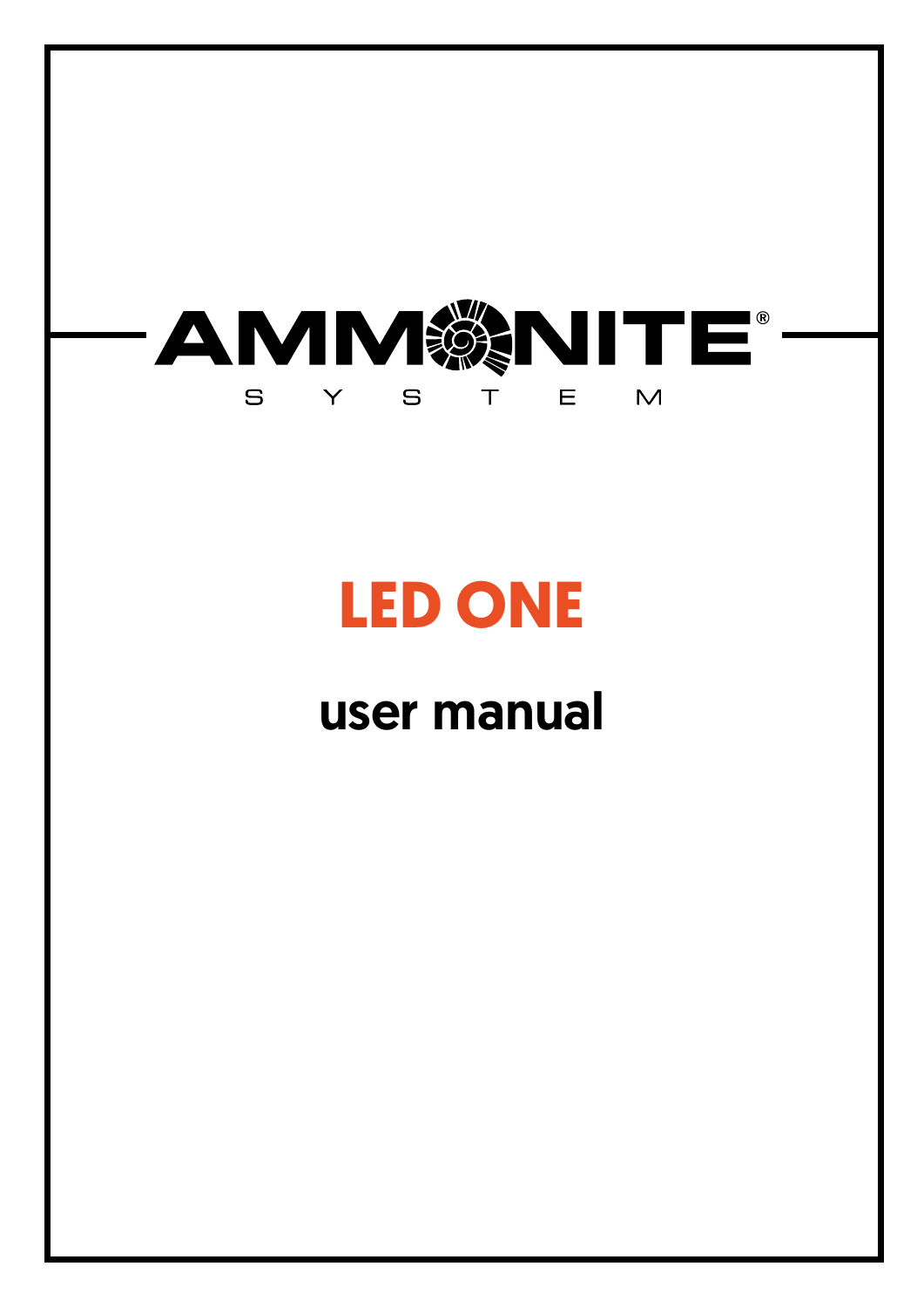### **InstructIons**

Torches manufactured by Ammonitesystem® are intended for use in water. Torch casings are made of anodised aluminium; toughened glass and Delrin material were used as auxiliary materials. Electrical and electronic components as well as standard or rechargeable batteries used for their power supply can be dangerous for the environment.



This symbol when placed at the product or its packaging indicates that the product may not be treated as household waste. It should be forwarded to a relevant collection centre which processes electrical and electronic equipment.



By ensuring adequate storage, you will support the reduction of negative effects threatening the environment and human health in case of improper storage.

Recycling helps to preserve natural resources.In order to obtain more precise information on recycling feel free to contact the competent local authority or body responsible for environmental protection or with your local company engaged in

waste disposal in your town / city or the vendor at which you purchased the product.

After termination of the operation standard or rechargeable batteries should be placed ina special container or forwarded to a designated point for further processing.

For this purpose you should get familiar with applicable provisions in the field of environmental protection

## **Projected use**

The Ammonitesystem® diving torch is intended for use under water as a backup torch, but there is no objection to use it at land.

# **Switchnig on and off**

Before using the torch, its tightness should be checked, that is to verify whether all parts which are sealed with o-rings are properly twisted.

O-rings cannot be dirty; any damage i.e. scratches, cracks, cuts can cause leakage and consequently electric damage.

The torch is supplied without batteries. 3 A A standard batteries or rechargeable batteries should be applied for its power supply.

The torch head should be unscrewed out of the handle; the batteries should be placed in such a manner that [-] pin is leaned against a spring inside the handle.

The torch is switched on by screwing the head and switched off by its unscrewing until the torch goes outand by making around half a turn more.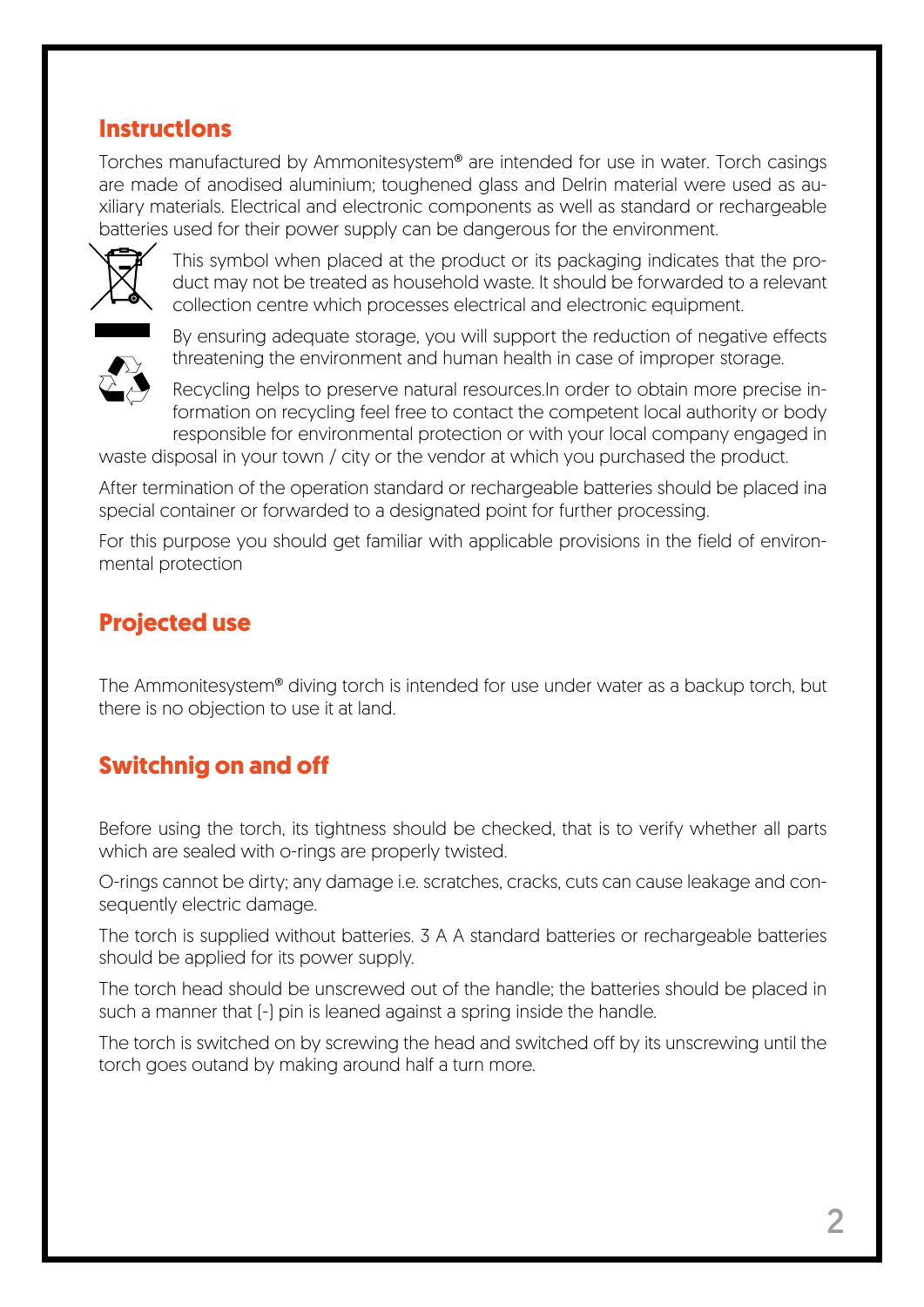#### **Storage and transport**

The Ammonitesystem® torch should be stored and transported with the batteries out which avoids its possible damage caused by battery leakage.

# **Baterry charging**

If you decide to use rechargeable batteries, please get acquainted with the relevant recommendations provided by the manufacturer. Charging one-off batteries is prohibited. Using standard or rechargeable batteries other than specified in the instructions can result in damage of the torch and it is prohibited.

## **Precautions to be taken**

#### The torch is a strong source of light!

Looking directly at the light should be avoided.The torch is also a source of UV radiation. The radiation can cause damage of eye retina.Prolonged radiation exposure at uncovered skin places should be avoided as well.

The torch is not a toy!keep out of reach of children.

Ammonitesystem® guarantees torch tightness up to the pressure of 21 bar which corresponds the depth of 200 m.

In order to ensure the safety at diving the specified limits of depth should be strictly complied with.

Diving deeper than permitted is not allowed.Do not use the torch in case of any visible damagesof the o-ring sealing.

It is recommended to control o-rings located at the head at every replacement of the batteries or after 10 dives.

It is recommended to lubricate o-rings with silicone grease after several dives.

The o-rings ensure the tightness unless they are dirty or damaged (scratched, cracked, lost their elasticity).

Ammonitesystem® ensures the torch tightness only in case of using o-rings with their dimensions specified by the manufacturer as proper for a particular torch type.

Do not use the torch if water enters its interiors.

Contact the service company in order to check the tightness and to remove possible reasons for its loss.